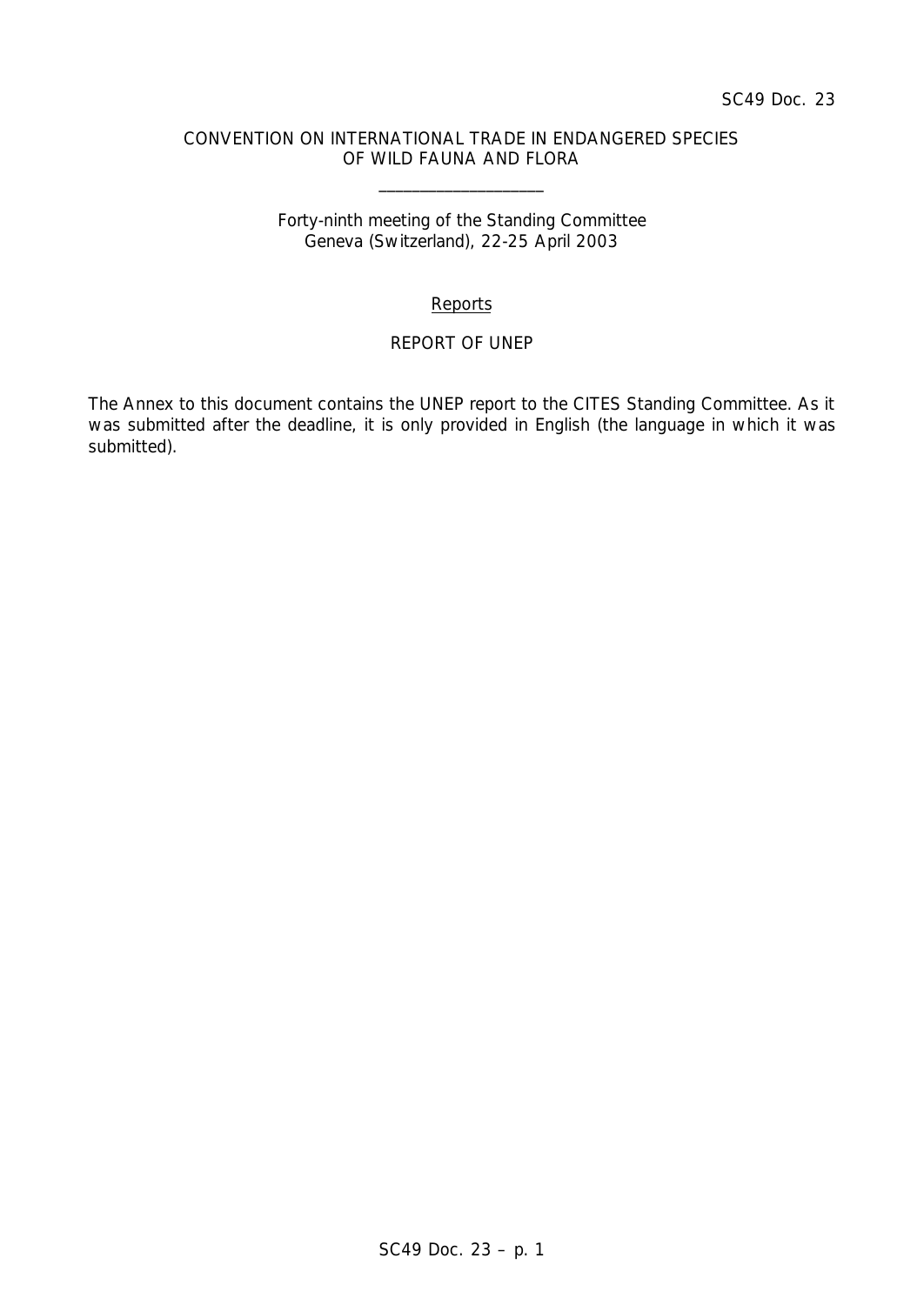# **UNEP REPORT TO THE CITES STANDING COMMITTEE (SC.49) GENEVA, 22-25 APRIL 2003**

# **A. CITES ADMINISTRATIVE MATTERS**

#### **Personnel Issues**

The post of the Head, Scientific Support Unit (P-5) and that of Information Network Officer, classified at the (P-3) level, have been advertised under the New Galaxy System.

#### The 13 per cent Programme Support Cost on Voluntary Contributions

It was reported to the 46<sup>th</sup> session of the Standing Committee that procedures to allocate funds received as PSC levied on voluntary contributions in support of the CITES Trust Fund for funding substantive backstopping CITES projects, would be established by UNEP/UNON. This has been done and agreed upon by UNEP, UNON and the CITES Secretariat. The job description for a post to be funded under this arrangement has been classified at P-3 under the functional title of Information Network Officer, mentioned above.

#### IT Services

It has been agreed that funding for IT Services of CITES will be provided from the 13% Programme Support cost charged to CITES Trust Fund in the amount based on 2002 CITES share of UNOG IT Services provided to all UNEP units located in Geneva.

## **Study by OIOS of Administrative Services provided by UNEP to Conventions and the relationship between UNEP and the Conventions**

UNEP has recently commissioned the UN Office of Internal Oversight Services (OIOS) to carry out an evaluation of the type, level and adequacy of administrative services provided to UNEPadministered Secretariats of Conventions, i.e. including CITES, CBD, CMS, the chemical conventions and the relevant atmosphere-related conventions. The study should reveal the level of administrative responsibility placed on UNEP and UNON and the extent to which this responsibility is implemented. A key objective of the evaluation in which OIOS are acting as consultants, is to develop an improved system of delegation in order to strengthen efficiency. The findings of the study will be discussed with the heads of the Secretariats of the Conventions before any decisions are made and the process will also reflect our existing agreement with the CITES Standing Committee.

## Agreement between CITES Standing Committee and UNEP

The findings and recommendations of the OIOS evaluation will be relevant to the process of updating the existing Agreement, but initial work can be done in parallel. The timing of the OIOS Evaluation should ensure that the 50th meeting of the Standing Committee is in a position to consider and hopefully agree on an updated text of the Agreement.